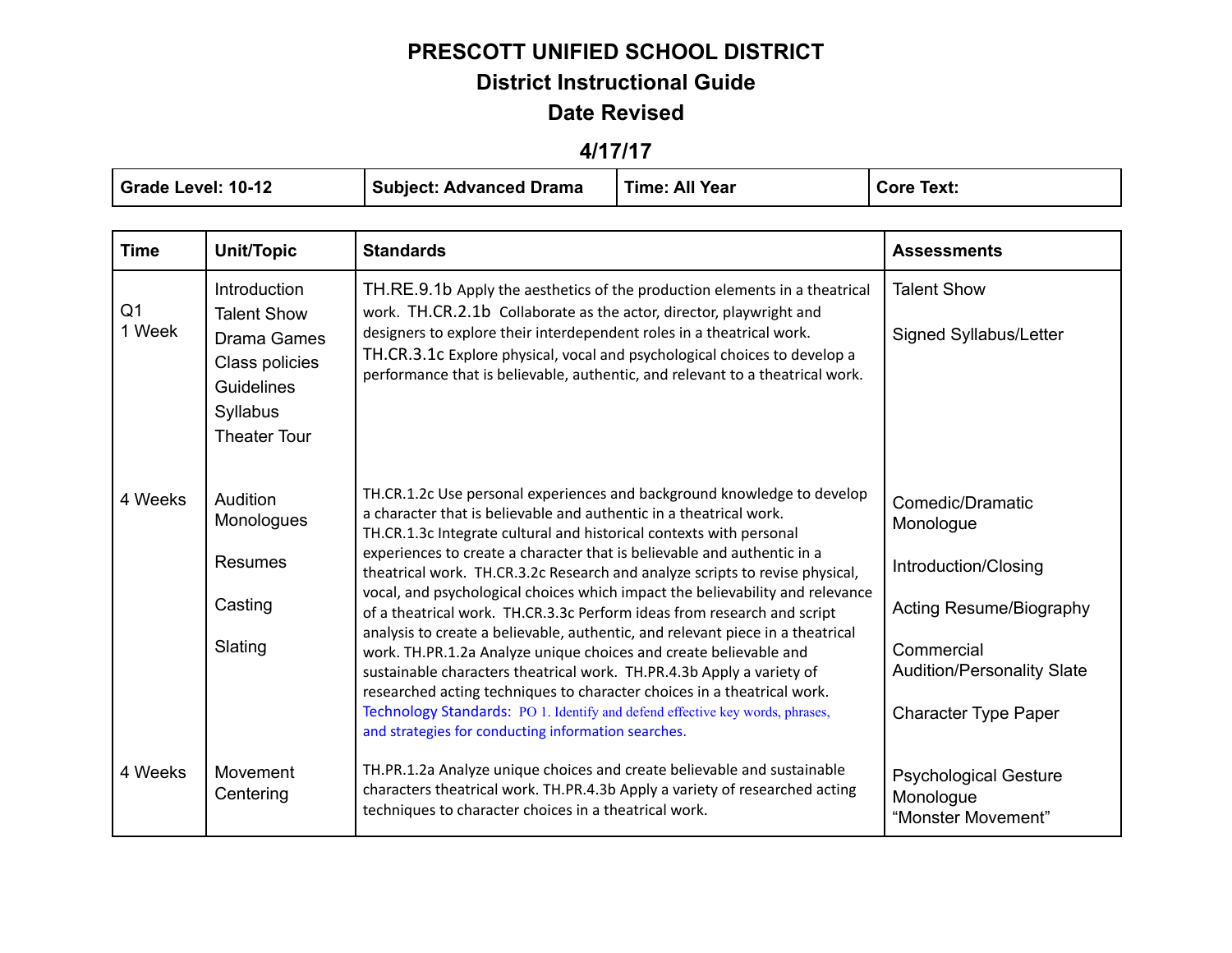|         | <b>Play Viewing</b><br>Analysis       | TH.CR.3.2a Analyze and critique the dramatic concept of a devised or<br>scripted theatrical work. TH.CR.3.3a Conceptualize the style, genre or form in<br>a devised or scripted theatrical work.<br>Technology Standards: PO 1. Analyze, evaluate, and synthesize information to<br>generate new ideas, processes, or products.                                                                                                                                                                                                                                                                                                                                                                                                                                                           | Competition<br><b>Play Viewing Worksheet</b>                                 |
|---------|---------------------------------------|-------------------------------------------------------------------------------------------------------------------------------------------------------------------------------------------------------------------------------------------------------------------------------------------------------------------------------------------------------------------------------------------------------------------------------------------------------------------------------------------------------------------------------------------------------------------------------------------------------------------------------------------------------------------------------------------------------------------------------------------------------------------------------------------|------------------------------------------------------------------------------|
| Q2      | Playwriting                           | TH.CR.1.3a Synthesize knowledge from a variety of dramatic forms, theatrical                                                                                                                                                                                                                                                                                                                                                                                                                                                                                                                                                                                                                                                                                                              | <b>Completed Script</b>                                                      |
| 3 Weeks | Directing                             | conventions, and technologies, including rights and royalties to create the<br>visual composition of a theatrical work. TH.CR.1.3b Design and implement a<br>complete design for a theatrical work that incorporates all elements of<br>technology necessary for a piece/production (e.g. lighting, scenery, sound,                                                                                                                                                                                                                                                                                                                                                                                                                                                                       | <b>Rehearsal Process with</b><br><b>Blocking and Directions in</b><br>Script |
|         |                                       | props, costumes, media, makeup. rights and royalties). TH.CR.2.2b<br>Cooperate as a creative team to make interpretive choices for a theatrical<br>work. TH.CR.3.2b Conceptualize and construct technical design choices to<br>enhance the story and emotional impact of a devised or scripted theatrical<br>work. (e.g. lighting, sound, scenery, props, costumes, makeup). TH.PR.4.3<br>Apply reliable research of directors' styles to create unique choices for a<br>directorial concept in a theatrical work. Literacy Standards: Determine the<br>central ideas or information of a primary or secondary source; provide an<br>accurate summary that makes clear the relationships among the key details<br>and ideas. (11-12.RH.2) Technology Standards: PO 1. Identify and defend | Performance                                                                  |
| 2 Weeks | Scene Work                            | effective key words, phrases, and strategies for conducting information searches.                                                                                                                                                                                                                                                                                                                                                                                                                                                                                                                                                                                                                                                                                                         |                                                                              |
|         |                                       | TH.CR.1.2c Use personal experiences and background knowledge to develop<br>a character that is believable and authentic in a theatrical work. TH.CR.2.2b                                                                                                                                                                                                                                                                                                                                                                                                                                                                                                                                                                                                                                  | Documented Rehearsal                                                         |
|         | Collaboration                         | Cooperate as a creative team to make interpretive choices for a theatrical<br>work.                                                                                                                                                                                                                                                                                                                                                                                                                                                                                                                                                                                                                                                                                                       | Process with blocking in<br>script                                           |
|         | Active<br>Listening/Collabo<br>ration | TH.CR.2.3b Collaborate as a creative team to create artistic solutions and<br>make interpretive choices in a devised or scripted theatrical work. TH.CR.3.2c<br>Research and analyze scripts to revise physical, vocal, and psychological                                                                                                                                                                                                                                                                                                                                                                                                                                                                                                                                                 | <b>Character Biography</b><br>Goals/Obstacles/Tactics                        |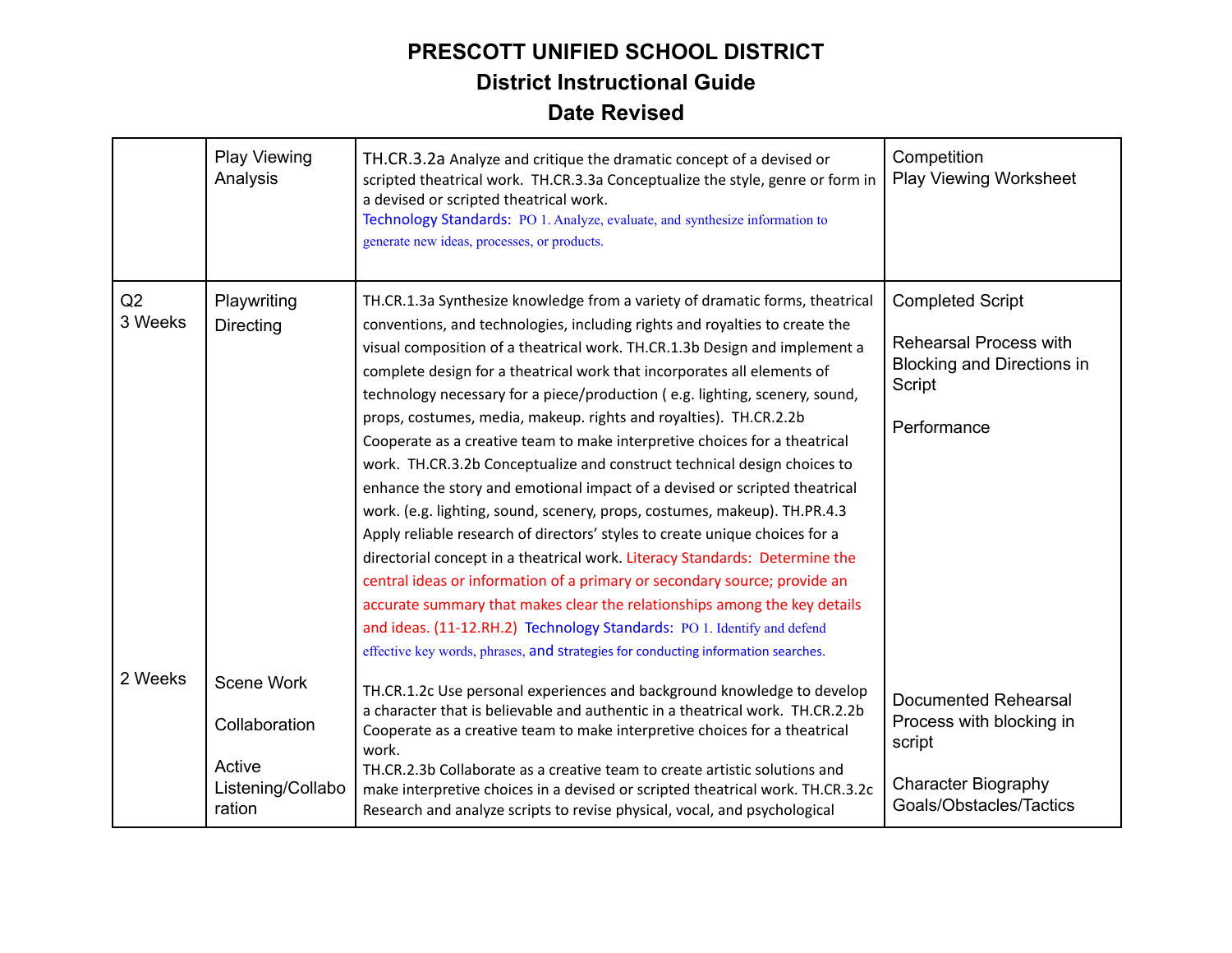|                |                                 | choices which impact the believability and relevance of a theatrical work.<br>TH.CR.3.3c Perform ideas from research and script analysis to create a<br>believable, authentic, and relevant piece in a theatrical work. TH.PR.1.2a<br>Analyze unique choices and create believable and sustainable characters<br>theatrical work. TH.PR.4.3b Apply a variety of researched acting techniques<br>to character choices in a theatrical work.                                                                                                                                                                                                                                                                                                                                                                                                                                            | paper<br>Performance                                                                                                         |
|----------------|---------------------------------|---------------------------------------------------------------------------------------------------------------------------------------------------------------------------------------------------------------------------------------------------------------------------------------------------------------------------------------------------------------------------------------------------------------------------------------------------------------------------------------------------------------------------------------------------------------------------------------------------------------------------------------------------------------------------------------------------------------------------------------------------------------------------------------------------------------------------------------------------------------------------------------|------------------------------------------------------------------------------------------------------------------------------|
|                | <b>Play Reading</b><br>Analysis | TH.CR.3.2a Analyze and critique the dramatic concept of a devised or<br>scripted theatrical work. TH.CR.3.3a Conceptualize the style, genre or form in<br>a devised or scripted theatrical work.<br>Technology Standards: PO 1. Analyze, evaluate, and synthesize information to<br>generate new ideas, processes, or products. Literacy Standards: Evaluate an<br>author's premises, claims, and evidence by corroborating or<br>challenging them with other information. (11-12.RH.8)                                                                                                                                                                                                                                                                                                                                                                                               | <b>Play Reading Worksheet</b>                                                                                                |
| 4 Weeks        | Shakespeare                     | TH.CR.1.2a . Investigate historical and cultural conventions and their impact<br>on the visual composition of a theatrical work. TH.CR.2.2a Refine a dramatic<br>concept to demonstrate a critical understanding of historical and cultural<br>influences of original ideas applied to a theatrical work. TH.PR.4.2b Identify<br>essential text information, research from various sources, and the director's<br>concept that influence character choices in a theatrical work. Technology<br>Standards: PO 1. Analyze, evaluate, and synthesize information to<br>generate new ideas, processes, or products. Literacy Standards: Conduct short research<br>projects to answer a question (including a self-generated question), drawing on<br>several sources and generating additional related, focused questions that allow<br>for multiple avenues of exploration. (6-8.WHST.7) | <b>Research Paper</b><br><b>Research Presentation</b><br><b>Sonnet Translation</b><br>Sonnet Rehearsal<br>Sonnet Performance |
| Q <sub>3</sub> | Classical                       | TH.CR.1.2a . Investigate historical and cultural conventions and their impact                                                                                                                                                                                                                                                                                                                                                                                                                                                                                                                                                                                                                                                                                                                                                                                                         | Audition                                                                                                                     |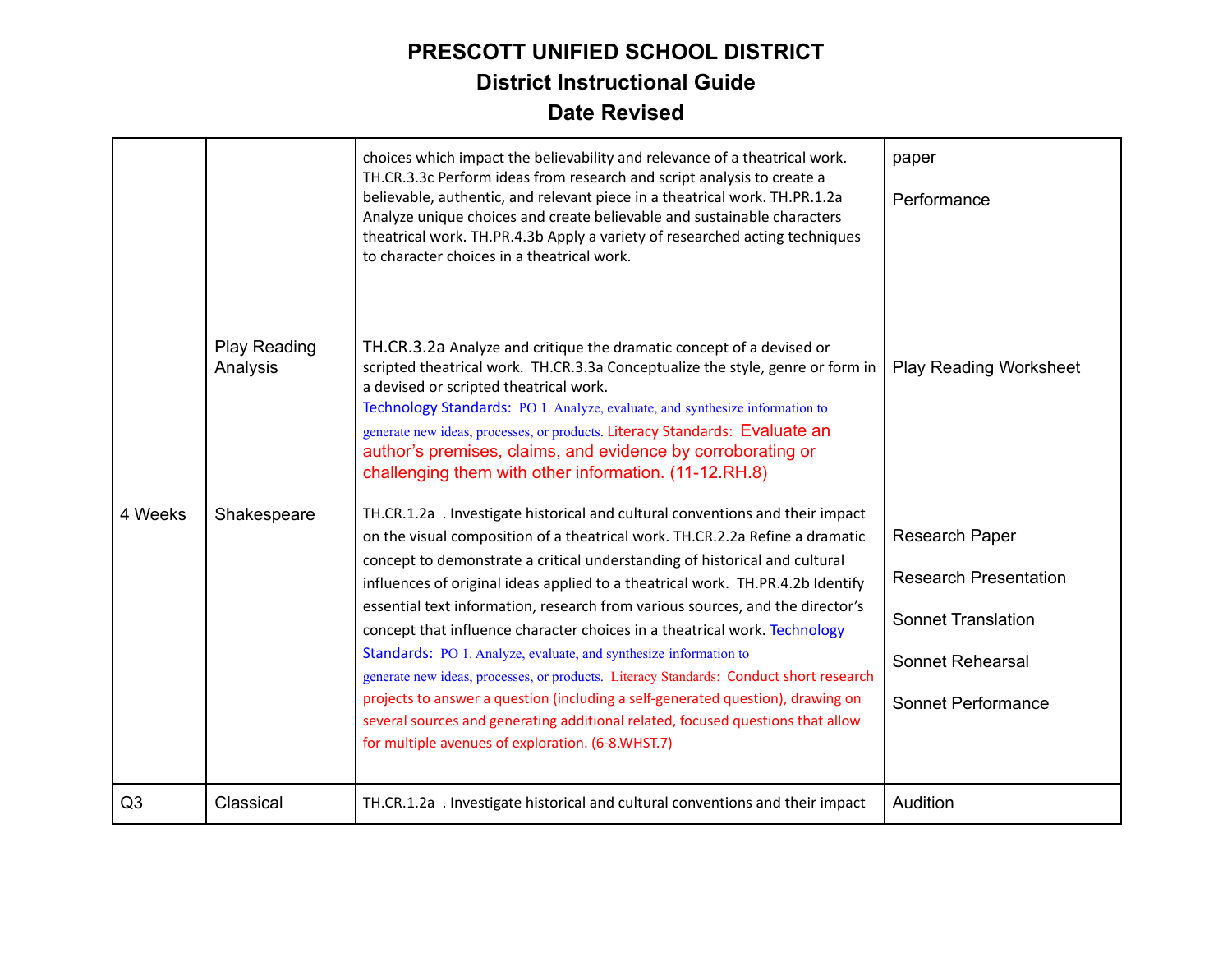| 5 Weeks | Performance         | on the visual composition of a theatrical work. TH.CR.1.3b Design and<br>implement a complete design for a theatrical work that incorporates all | One-Act Performance of             |
|---------|---------------------|--------------------------------------------------------------------------------------------------------------------------------------------------|------------------------------------|
|         |                     | elements of technology necessary for a piece/production (e.g. lighting,                                                                          | <b>Classical Play</b>              |
|         |                     | scenery, sound, props, costumes, media, makeup. rights and royalties).<br>TH.CR.1.3c Integrate cultural and historical contexts with personal    | Weekly                             |
|         |                     | experiences to create a character that is believable and authentic in a                                                                          | Observation/Performance<br>Journal |
|         |                     | theatrical work. TH.CR.2.3a Develop and synthesize original ideas in a                                                                           |                                    |
|         |                     | theatrical work utilizing critical analysis, historical and cultural context,                                                                    |                                    |
|         |                     | research and western or non-western theatre traditions. TH.CR.2.2b                                                                               |                                    |
|         |                     | Cooperate as a creative team to make interpretive choices for a theatrical                                                                       |                                    |
|         |                     | work. TH.CR.2.3b Collaborate as a creative team to create artistic solutions                                                                     |                                    |
|         |                     | and make interpretive choices in a devised or scripted theatrical work.                                                                          |                                    |
|         |                     | TH.CR.3.2b Conceptualize and construct technical design choices to enhance                                                                       |                                    |
|         |                     | the story and emotional impact of a devised or scripted theatrical work. (e.g.                                                                   |                                    |
|         |                     | lighting, sound, scenery, props, costumes, makeup). TH.CR.3.3b Employ a                                                                          |                                    |
|         |                     | high level of technical proficiency to support the story and emotional impact                                                                    |                                    |
|         |                     | of a devised or scripted theatrical work (e.g. safely utilize technical theatre                                                                  |                                    |
|         |                     | practices). TH.CR.3.3c Perform ideas from research and script analysis to                                                                        |                                    |
|         |                     | create a believable, authentic, and relevant piece in a theatrical work.                                                                         |                                    |
|         |                     | TH.PR.4.2b Identify essential text information, research from various sources,                                                                   |                                    |
|         |                     | and the director's concept that influence character choices in a theatrical                                                                      |                                    |
|         |                     | work.                                                                                                                                            |                                    |
| 4 Weeks | Theories in         | TH.CR.1.2a . Investigate historical and cultural conventions and their impact                                                                    | <b>Research Paper</b>              |
|         | Acting              | on the visual composition of a theatrical work. TH.PR.4.3b Apply a variety of                                                                    |                                    |
|         |                     | researched acting techniques to character choices in a theatrical work.                                                                          | <b>Research Presentation</b>       |
|         | Stanislavski        | Literacy Standards: Conduct short research projects to answer a question                                                                         |                                    |
|         | Uta Hagan           | (including a self-generated question), drawing on several sources and generating                                                                 | <b>Student-Taught Acting</b>       |
|         | Stella Adler        | additional related, focused questions that allow for multiple avenues of                                                                         | Lesson                             |
|         | <b>Robert Cohen</b> | exploration. (6-8.WHST.7)                                                                                                                        |                                    |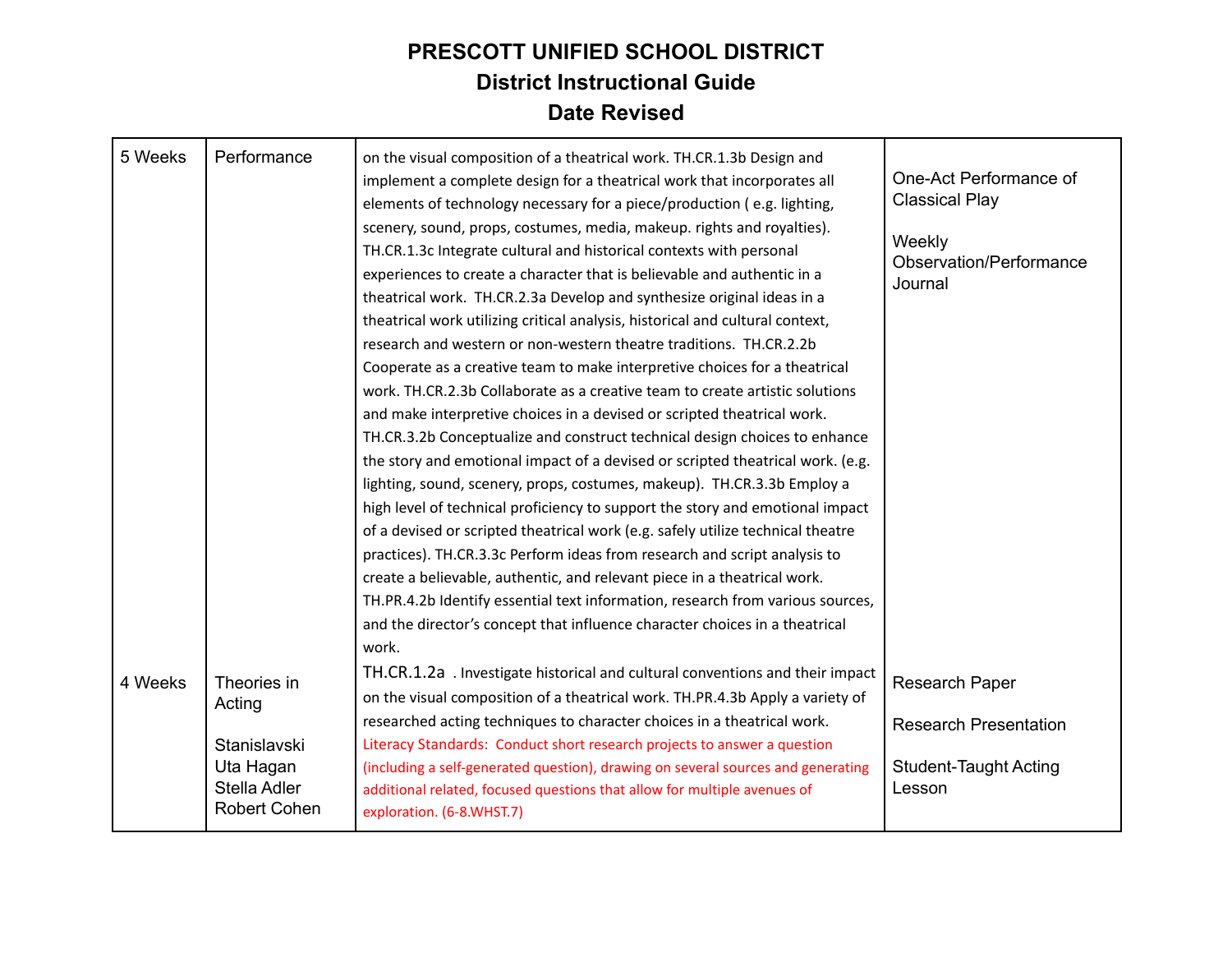|              | Chekhov              |                                                                                                                                                                                                                                                                                                                                                                                                                                                                                                                                                            |                                    |
|--------------|----------------------|------------------------------------------------------------------------------------------------------------------------------------------------------------------------------------------------------------------------------------------------------------------------------------------------------------------------------------------------------------------------------------------------------------------------------------------------------------------------------------------------------------------------------------------------------------|------------------------------------|
| Q4<br>1 Week | Film Terminology     | TH.CR.1.2a. Investigate historical and cultural conventions and their impact<br>on the visual composition of a theatrical work. TH.CR.1.1a Apply basic<br>research to construct ideas about the visual composition of a theatrical work.<br>TH.CR.1.2a Investigate historical and cultural conventions and their impact<br>on the visual composition of a theatrical work. TH.CN. 10.1a Investigate how<br>cultural perspectives, community ideas and personal beliefs impact a<br>theatrical work. 12.CN.10.1b Explore how cultural, global, and historic | Quiz on Film Terminology           |
|              |                      | belief systems affect creative choices in a theatrical work. TH.CN.11.1a<br>Research how other theatre artists apply creative processes to tell stories in a<br>devised or scripted theatrical work. TH.CN.11.1b Use basic theatre research<br>methods to better understand the social and cultural background of a<br>theatrical work.<br>Technology Standards: PO 4. Synthesize research information to create new<br>understanding or develop new ideas                                                                                                 | <b>Worksheets on Film Analysis</b> |
| 2 Weeks      | <b>Film Analysis</b> | TH.CR.1.2a . Investigate historical and cultural conventions and their impact                                                                                                                                                                                                                                                                                                                                                                                                                                                                              | <b>Script Outline</b>              |
|              | 8 Sequence<br>Story  | on the visual composition of a theatrical work. TH.CR.3.2a Analyze and<br>critique the dramatic concept of a devised or scripted theatrical work.<br>TH.CR.3.3a Conceptualize the style, genre or form in a devised or scripted<br>theatrical work. Literacy Standards: Evaluate an author's premises,<br>claims, and evidence by corroborating or challenging them with<br>other information. (11-12.RH.8)                                                                                                                                                | <b>Completed Script</b>            |
| 1 Week       |                      | TH.CR.1.3c c. Integrate cultural and historical contexts with personal                                                                                                                                                                                                                                                                                                                                                                                                                                                                                     |                                    |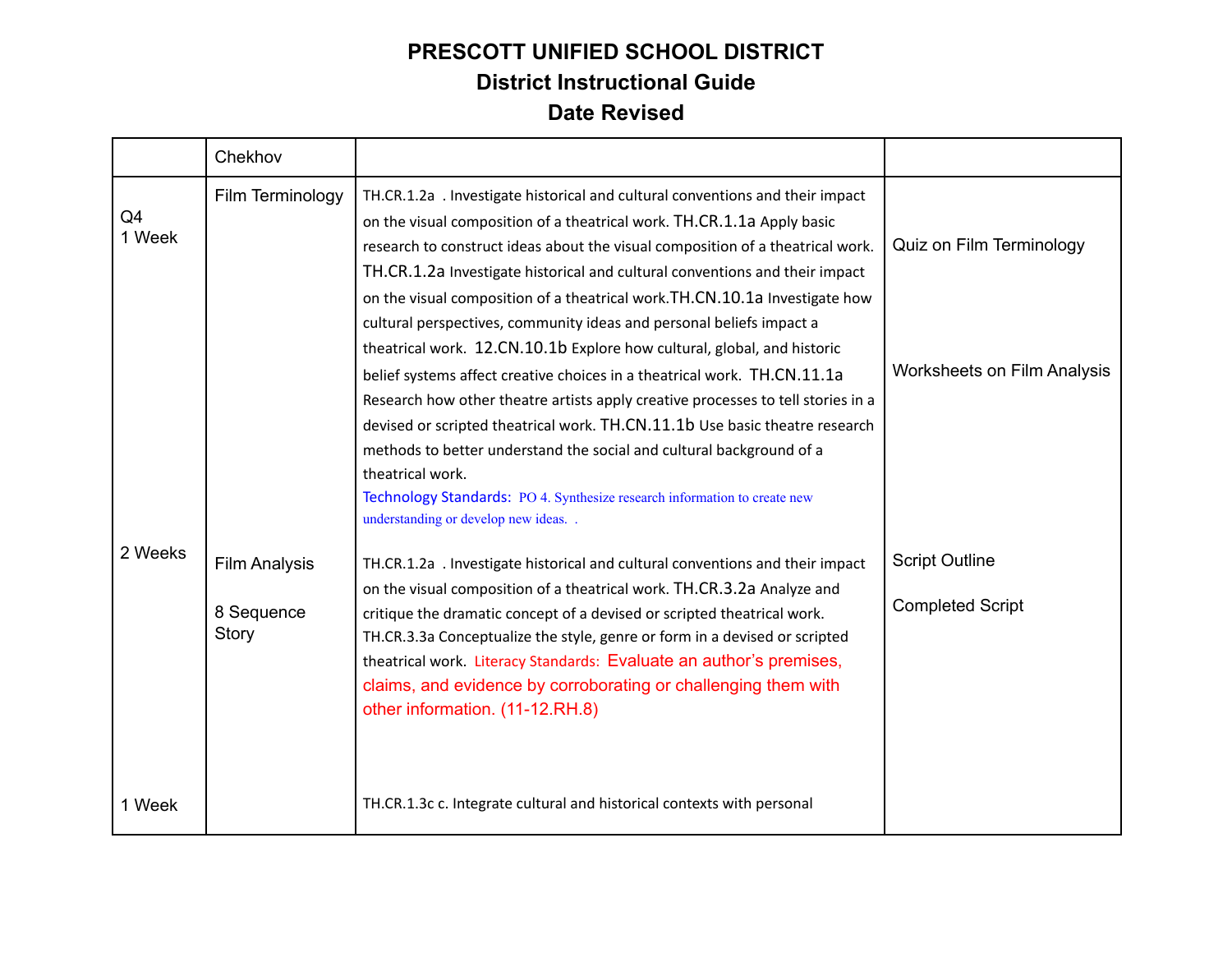|         | Screenwriting   | experiences to create a character that is believable and authentic in a<br>theatrical work. TH.CR.2.3a a. Develop and synthesize original ideas in a<br>theatrical work utilizing critical analysis, historical and cultural context,<br>research and western or non-western theatre tradition. TH.PR.6.3a Present a<br>theatrical production for a specific audience that employs research and<br>analysis grounded in the creative perspectives of the playwright, director,<br>designer, and dramaturg. TH.CN.11.3b b. Document and present and support<br>an opinion about the social, cultural, and historical understandings of a<br>theatrical work, based on critical research. Literacy Standards: Cite specific<br>textual evidence to support analysis of primary and secondary sources,<br>connecting insights gained from specific details to an understanding of the<br>text as a whole. (11-12.RH.1) Technology Standards: PO 1. Analyze, | Monologue<br><b>Scenes</b><br><b>Character Analysis</b><br>Worksheets |
|---------|-----------------|----------------------------------------------------------------------------------------------------------------------------------------------------------------------------------------------------------------------------------------------------------------------------------------------------------------------------------------------------------------------------------------------------------------------------------------------------------------------------------------------------------------------------------------------------------------------------------------------------------------------------------------------------------------------------------------------------------------------------------------------------------------------------------------------------------------------------------------------------------------------------------------------------------------------------------------------------------|-----------------------------------------------------------------------|
| 2 Weeks | Acting for Film | evaluate, and synthesize information to generate new ideas, processes, or products. PO 2.<br>Use digital collaborative tools to synthesize information, produce original works, and<br>express ideas<br>TH.CR.1.2c Use personal experiences and background knowledge to develop<br>a character that is believable and authentic in a theatrical work.<br>TH.CR.3.2c Research and analyze scripts to revise physical, vocal, and<br>psychological choices which impact the believability and relevance of a<br>theatrical work. TH.CR.3.3c Perform ideas from research and script analysis<br>to create a believable, authentic, and relevant piece in a theatrical work.<br>TH.PR.4.3b Apply a variety of researched acting techniques to character<br>choices in a theatrical work.<br>Technology Standards: PO 4. Synthesize research information to create new<br>understanding or develop new ideas.                                                 | Monologue<br>Scene Work                                               |
|         |                 |                                                                                                                                                                                                                                                                                                                                                                                                                                                                                                                                                                                                                                                                                                                                                                                                                                                                                                                                                          | Quiz on Film Terminology                                              |